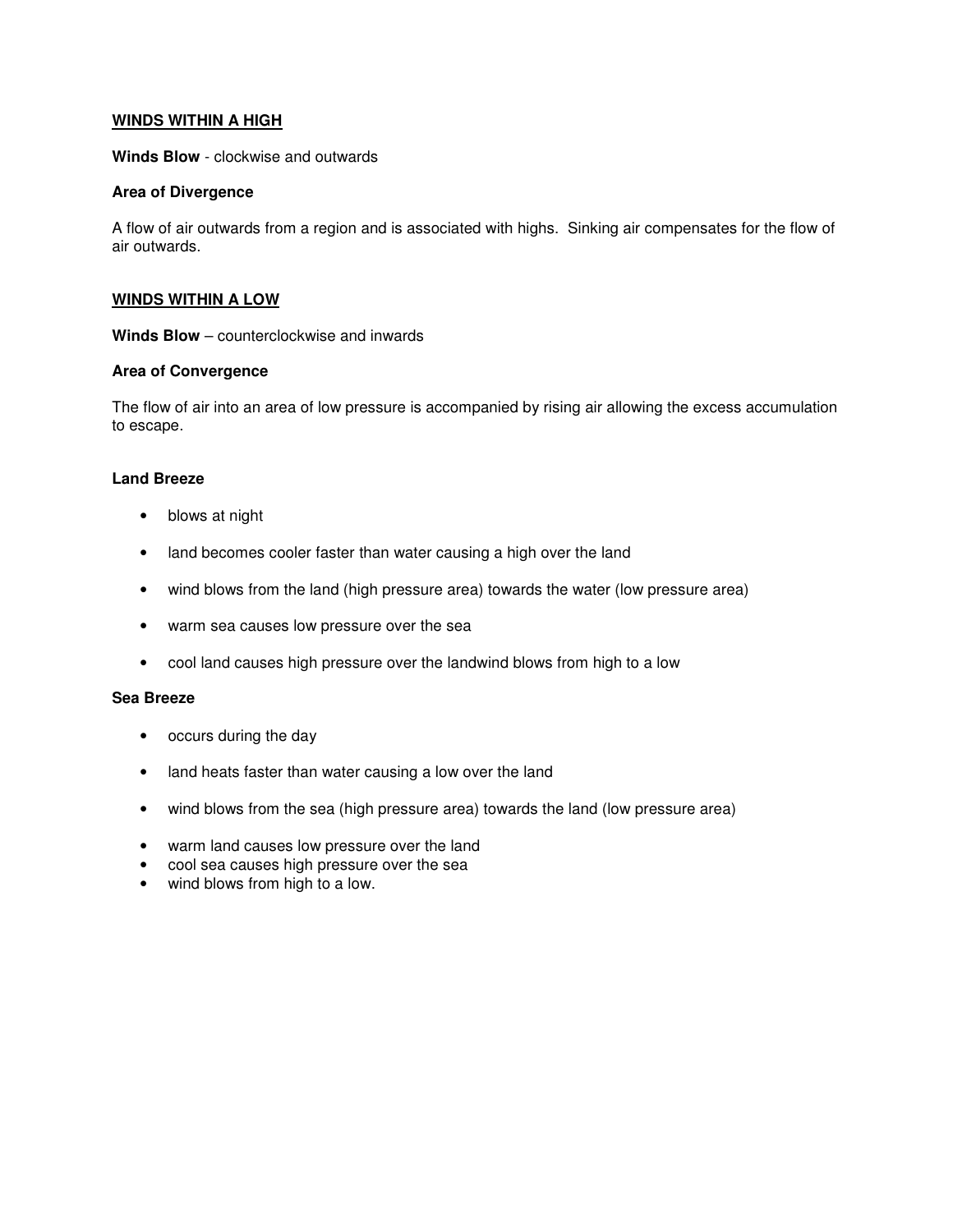# **DIURNAL VARIATIONS**

- daily variation of the wind
- caused by surface heating during the day
- causes turbulence in lower levels which transfers the stronger upper level winds to the surface
- this causes surface winds to veer and increase during the day
- surface winds back and decrease during the evening when daytime heating stops.

# **GUSTS**

• A rapid and brief increase in the wind speed. It is often associated with rapid fluctuations in the wind direction.

# **SQUALL**

Similar to a gust but of longer duration. Caused by passage of a fast moving cold front or a thunderstorm. Sudden increase lasting for at least two minutes.

## **MECHANICAL TURBULENCE**

• Friction between the air and surface features of the earth is responsible for the swirling vortices of air called "EDDIES"

## **TORNADOES**

• Violent, circular whirlpools of air associated with severe thunderstorms and are very deep concentrated LOWS.

# **VEER**

- The wind changes direction **clockwise.**
- Wind veers and increase as altitude increases e.g. From 270 $^{\circ}$  to 300 $^{\circ}$
- The wind VEERS and increases during the day.

## **BACK**

- The wind changes direction **counter-clockwise.**
- Wind backs and decreases as altitude decreases e.g. From  $90^\circ$  to  $60^\circ$
- Wind BACKS and decreases at night

## **WIND SHEAR**